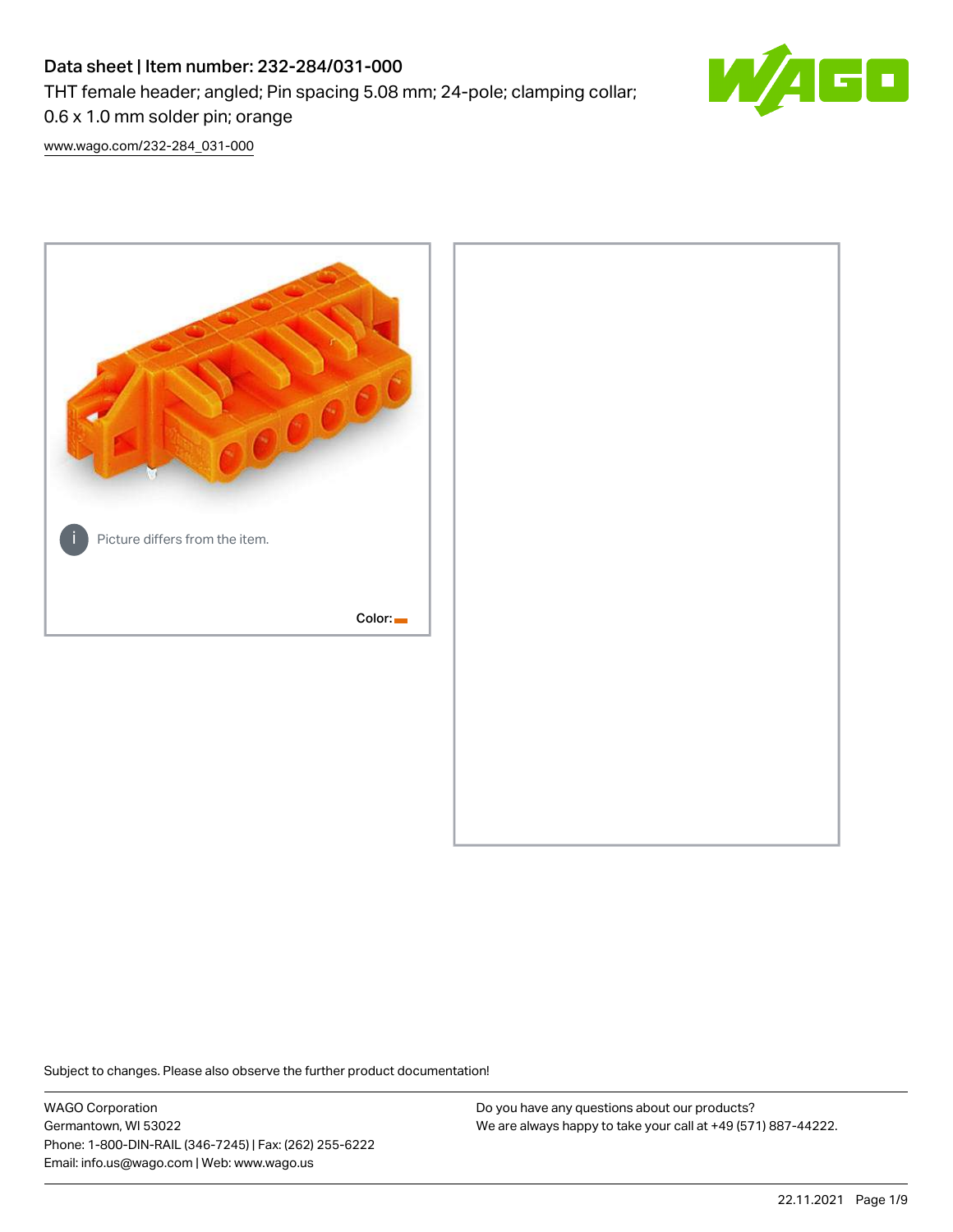

Dimensions in mm

L = pole no. x pin spacing

 $L_1 = L + 3$  mm

 $L_2 = L + 8.8$  mm

 $L_3 = L + 14.8$  mm

2- to 3-pole female connectors – one latch only

### Item description

**Horizontal or vertical PCB mounting via straight or angled solder pins** 

Subject to changes. Please also observe the further product documentation! For board-to-board and board-to-wire connections

WAGO Corporation Germantown, WI 53022 Phone: 1-800-DIN-RAIL (346-7245) | Fax: (262) 255-6222 Email: info.us@wago.com | Web: www.wago.us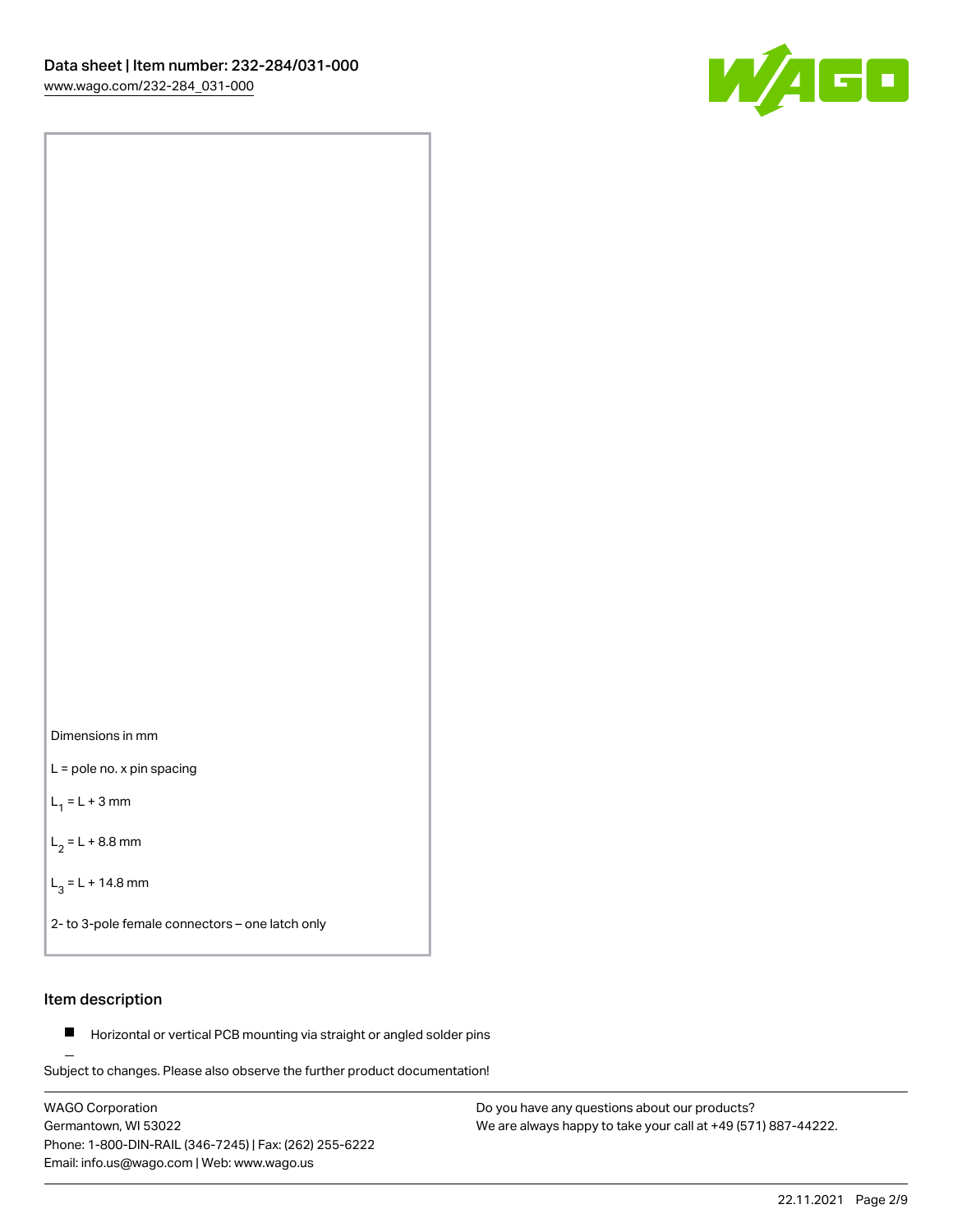

- For board-to-board and board-to-wire connections
- $\blacksquare$ Touch-proof PCB outputs
- $\blacksquare$ Easy-to-identify PCB inputs and outputs
- $\blacksquare$ With coding fingers

### Data **Notes**

| Safety information 1 | The <i>MCS – MULTI CONNECTION SYSTEM</i> includes connectors<br>without breaking capacity in accordance with DIN EN 61984. When<br>used as intended, these connectors must not be connected<br>/disconnected when live or under load. The circuit design should<br>ensure header pins, which can be touched, are not live when<br>unmated. |
|----------------------|--------------------------------------------------------------------------------------------------------------------------------------------------------------------------------------------------------------------------------------------------------------------------------------------------------------------------------------------|
| Variants:            | Other pole numbers<br>3.8 mm pin projection for male headers with straight solder pins<br>Gold-plated or partially gold-plated contact surfaces<br>Other versions (or variants) can be requested from WAGO Sales or<br>configured at https://configurator.wago.com/                                                                        |

# Electrical data

### IEC Approvals

| Ratings per                 | IEC/EN 60664-1                                                        |
|-----------------------------|-----------------------------------------------------------------------|
| Rated voltage (III / 3)     | 320 V                                                                 |
| Rated surge voltage (III/3) | 4 <sub>k</sub> V                                                      |
| Rated voltage (III/2)       | 320 V                                                                 |
| Rated surge voltage (III/2) | 4 <sub>k</sub> V                                                      |
| Nominal voltage (II/2)      | 630 V                                                                 |
| Rated surge voltage (II/2)  | 4 <sub>kV</sub>                                                       |
| Rated current               | 12A                                                                   |
| Legend (ratings)            | $(III / 2)$ $\triangle$ Overvoltage category III / Pollution degree 2 |

### UL Approvals

| Approvals per                  | UL 1059 |
|--------------------------------|---------|
| Rated voltage UL (Use Group B) | 300 V   |
| Rated current UL (Use Group B) | 15 A    |
| Rated voltage UL (Use Group D) | 300 V   |
| Rated current UL (Use Group D) | 10 A    |

Subject to changes. Please also observe the further product documentation!

| <b>WAGO Corporation</b>                                | Do you have any questions about our products?                 |
|--------------------------------------------------------|---------------------------------------------------------------|
| Germantown, WI 53022                                   | We are always happy to take your call at +49 (571) 887-44222. |
| Phone: 1-800-DIN-RAIL (346-7245)   Fax: (262) 255-6222 |                                                               |
| Email: info.us@wago.com   Web: www.wago.us             |                                                               |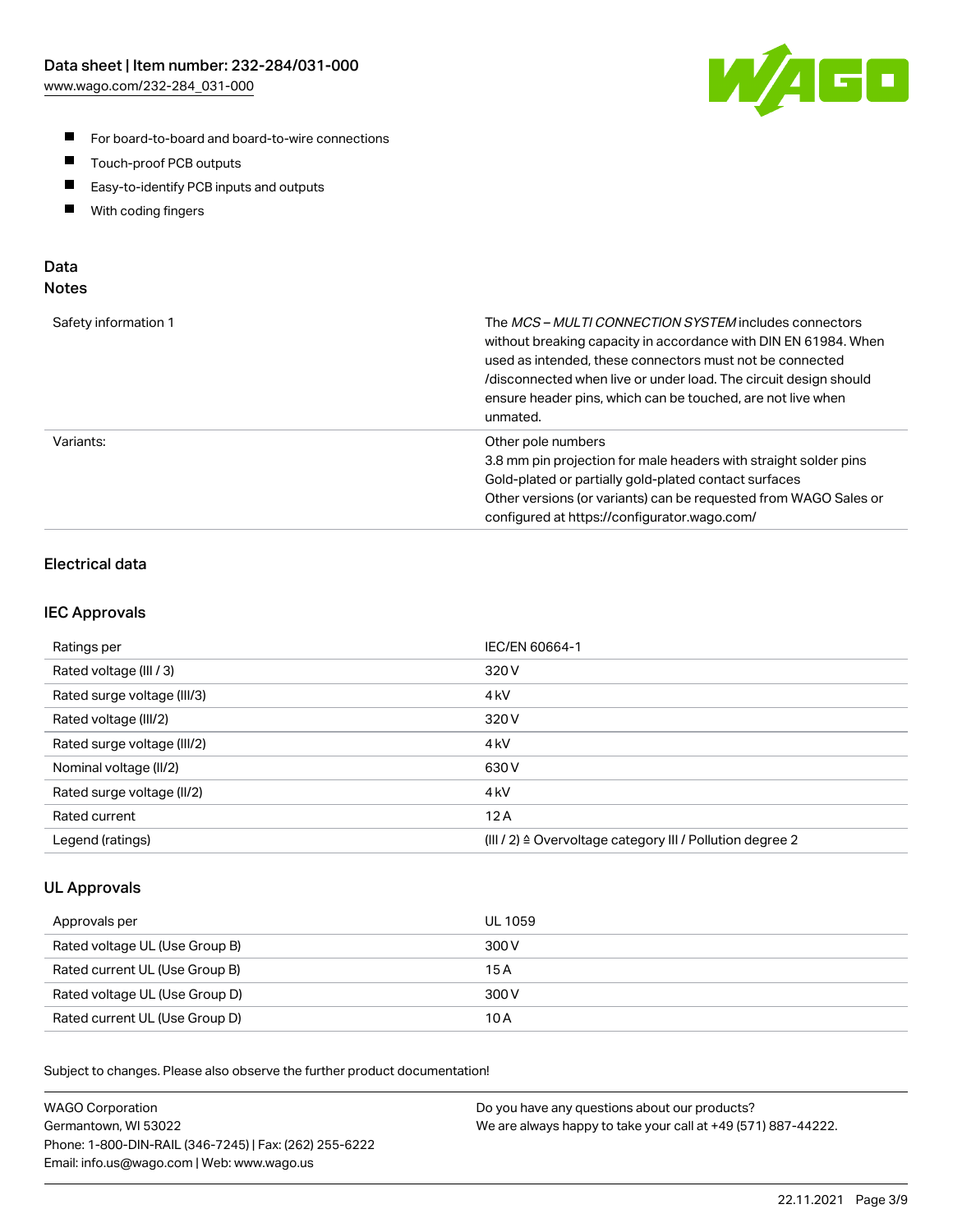

# Ratings per UL

| Rated voltage UL 1977                | COO V<br>ור |
|--------------------------------------|-------------|
| <b>Rated</b><br>UL 1977<br>curront l | _____       |

### CSA Approvals

| Approvals per                   | <b>CSA</b> |
|---------------------------------|------------|
| Rated voltage CSA (Use Group B) | 300 V      |
| Rated current CSA (Use Group B) | 15 A       |
| Rated voltage CSA (Use Group D) | 300 V      |
| Rated current CSA (Use Group D) | 10 A       |

#### Connection data

| Total number of potentials |  |
|----------------------------|--|
| Number of connection types |  |
| Number of levels           |  |

#### Connection 1

| Number of poles | ∽ |
|-----------------|---|
|                 |   |

# Physical data

| Pin spacing                          | 5.08 mm / 0.2 inch     |
|--------------------------------------|------------------------|
| Width                                | 136.72 mm / 5.383 inch |
| Height                               | 16.6 mm / 0.654 inch   |
| Height from the surface              | 11.6 mm / 0.457 inch   |
| Depth                                | 18.25 mm / 0.719 inch  |
| Solder pin length                    | 5 <sub>mm</sub>        |
| Solder pin dimensions                | $0.6 \times 1$ mm      |
| Drilled hole diameter with tolerance | $1.3$ $(+0.1)$ mm      |

# Mechanical data

| Mounting type | Mounting flange                         |
|---------------|-----------------------------------------|
| Mounting type | Feed-through mounting<br>Panel mounting |

Subject to changes. Please also observe the further product documentation!

| <b>WAGO Corporation</b>                                | Do you have any questions about our products?                 |
|--------------------------------------------------------|---------------------------------------------------------------|
| Germantown, WI 53022                                   | We are always happy to take your call at +49 (571) 887-44222. |
| Phone: 1-800-DIN-RAIL (346-7245)   Fax: (262) 255-6222 |                                                               |
| Email: info.us@wago.com   Web: www.wago.us             |                                                               |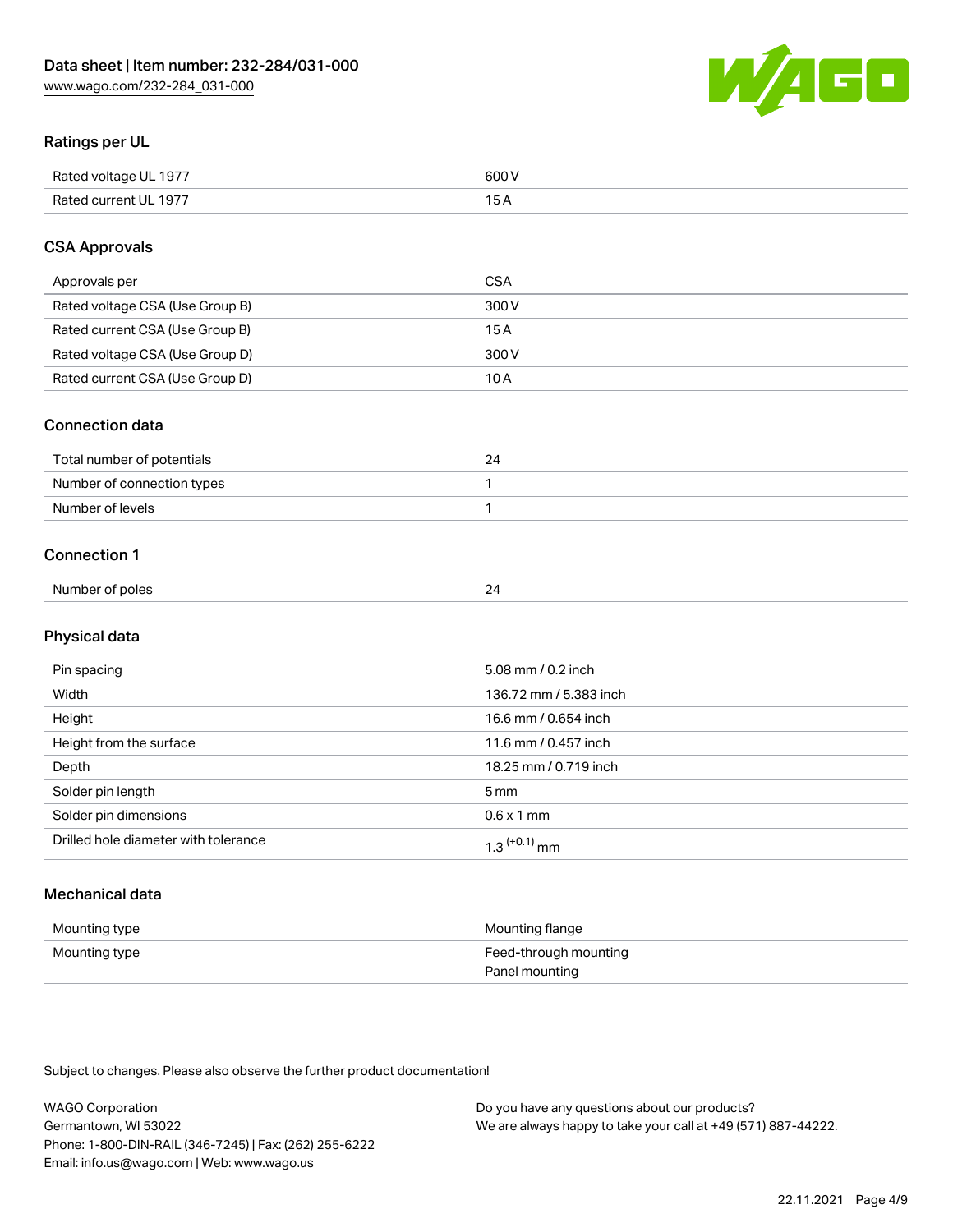

### Plug-in connection

| Contact type (pluggable connector) | Female header |
|------------------------------------|---------------|
| Connector (connection type)        | for PCB       |
| Mismating protection               | No            |
| Mating direction to the PCB        | 0°            |
| Locking of plug-in connection      | Without       |

# PCB contact

| PCB Contact                         | THT                                        |
|-------------------------------------|--------------------------------------------|
| Solder pin arrangement              | over the entire female connector (in-line) |
| Number of solder pins per potential |                                            |

#### Material data

| Color                       | orange           |
|-----------------------------|------------------|
| Material group              |                  |
| Insulation material         | Polyamide (PA66) |
| Flammability class per UL94 | V0               |
| Contact material            | Copper alloy     |
| Contact plating             | tin-plated       |
| Weight                      | 21.3g            |

# Environmental requirements

| Limit temperature range | +85 °C<br>- 60  - |  |
|-------------------------|-------------------|--|
|-------------------------|-------------------|--|

# Commercial data

| PU (SPU)              | 10 Stück      |
|-----------------------|---------------|
| Packaging type        | box           |
| Country of origin     | DE.           |
| <b>GTIN</b>           | 4055143577328 |
| Customs tariff number | 85366990990   |

# Approvals / Certificates

#### Ship Approvals

|                                                                            |          |                          | Certificate |
|----------------------------------------------------------------------------|----------|--------------------------|-------------|
| Logo                                                                       | Approval | Additional Approval Text | name        |
| Subject to changes. Please also observe the further product documentation! |          |                          |             |

| <b>WAGO Corporation</b>                                | Do you have any questions about our products?                 |
|--------------------------------------------------------|---------------------------------------------------------------|
| Germantown, WI 53022                                   | We are always happy to take your call at +49 (571) 887-44222. |
| Phone: 1-800-DIN-RAIL (346-7245)   Fax: (262) 255-6222 |                                                               |
| Email: info.us@wago.com   Web: www.wago.us             |                                                               |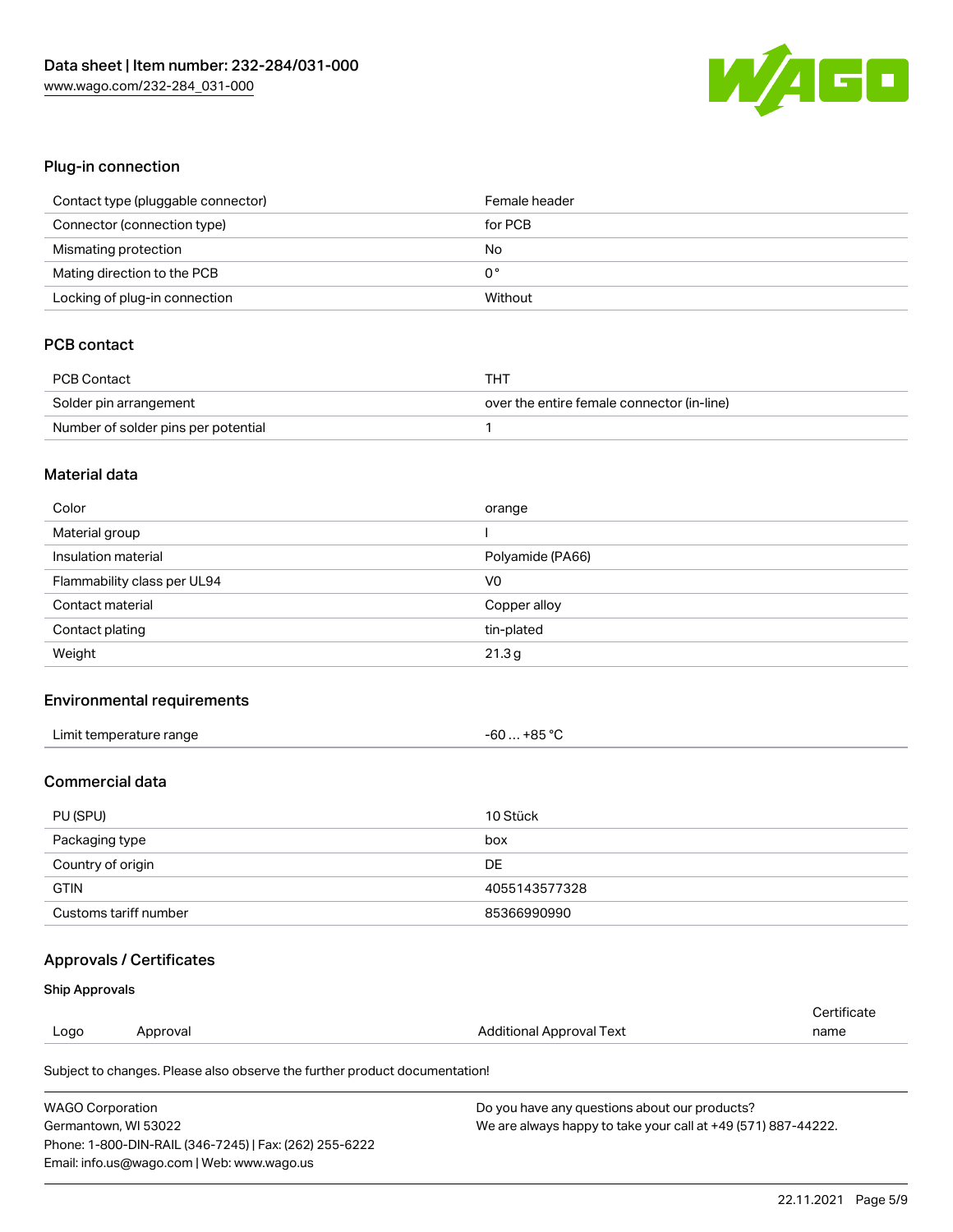# Data sheet | Item number: 232-284/031-000

[www.wago.com/232-284\\_031-000](http://www.wago.com/232-284_031-000)



| AB.                 | <b>ABS</b><br>American Bureau of Shipping               |                                 | $19 -$<br>HG15869876-<br><b>PDA</b> |
|---------------------|---------------------------------------------------------|---------------------------------|-------------------------------------|
| <b>VERITAS</b>      | BV<br>Bureau Veritas S.A.                               | <b>IEC 60998</b>                | 11915/D0 BV                         |
|                     | <b>DNV GL</b><br>Det Norske Veritas, Germanischer Lloyd | $\overline{\phantom{0}}$        | TAE 000016Z                         |
| <b>UL-Approvals</b> |                                                         |                                 |                                     |
|                     |                                                         |                                 | Certificate                         |
| Logo                | Approval                                                | <b>Additional Approval Text</b> | name                                |
|                     | UL                                                      | <b>UL 1977</b>                  | E45171                              |
|                     | UL International Germany GmbH                           |                                 |                                     |
|                     | UR                                                      | <b>UL 1059</b>                  | E45172                              |

### Counterpart

Item no.231-654 nem 10.231-004<br>Male connector; 24-pole; Pin spacing 5.08 mm ; orange [www.wago.com/231-654](https://www.wago.com/231-654)

Underwriters Laboratories Inc.

# Optional accessories

#### Mounting

| Mounting accessories       |                                                                         |                      |
|----------------------------|-------------------------------------------------------------------------|----------------------|
|                            | Item no.: 231-194<br>Self-tapping screw; B 2.2x13, fixing hole 1.8 mm Ø | www.wago.com/231-194 |
|                            | Item no.: 231-195<br>Screw with nut; M2x12; for fixing element          | www.wago.com/231-195 |
|                            | Item no.: 231-295<br>Screw with nut                                     | www.wago.com/231-295 |
| <b>Testing accessories</b> |                                                                         |                      |
| Testing accessories        |                                                                         |                      |

Subject to changes. Please also observe the further product documentation!

| <b>WAGO Corporation</b>                                | Do you have any questions about our products?                 |
|--------------------------------------------------------|---------------------------------------------------------------|
| Germantown. WI 53022                                   | We are always happy to take your call at +49 (571) 887-44222. |
| Phone: 1-800-DIN-RAIL (346-7245)   Fax: (262) 255-6222 |                                                               |
| Email: info.us@wago.com   Web: www.wago.us             |                                                               |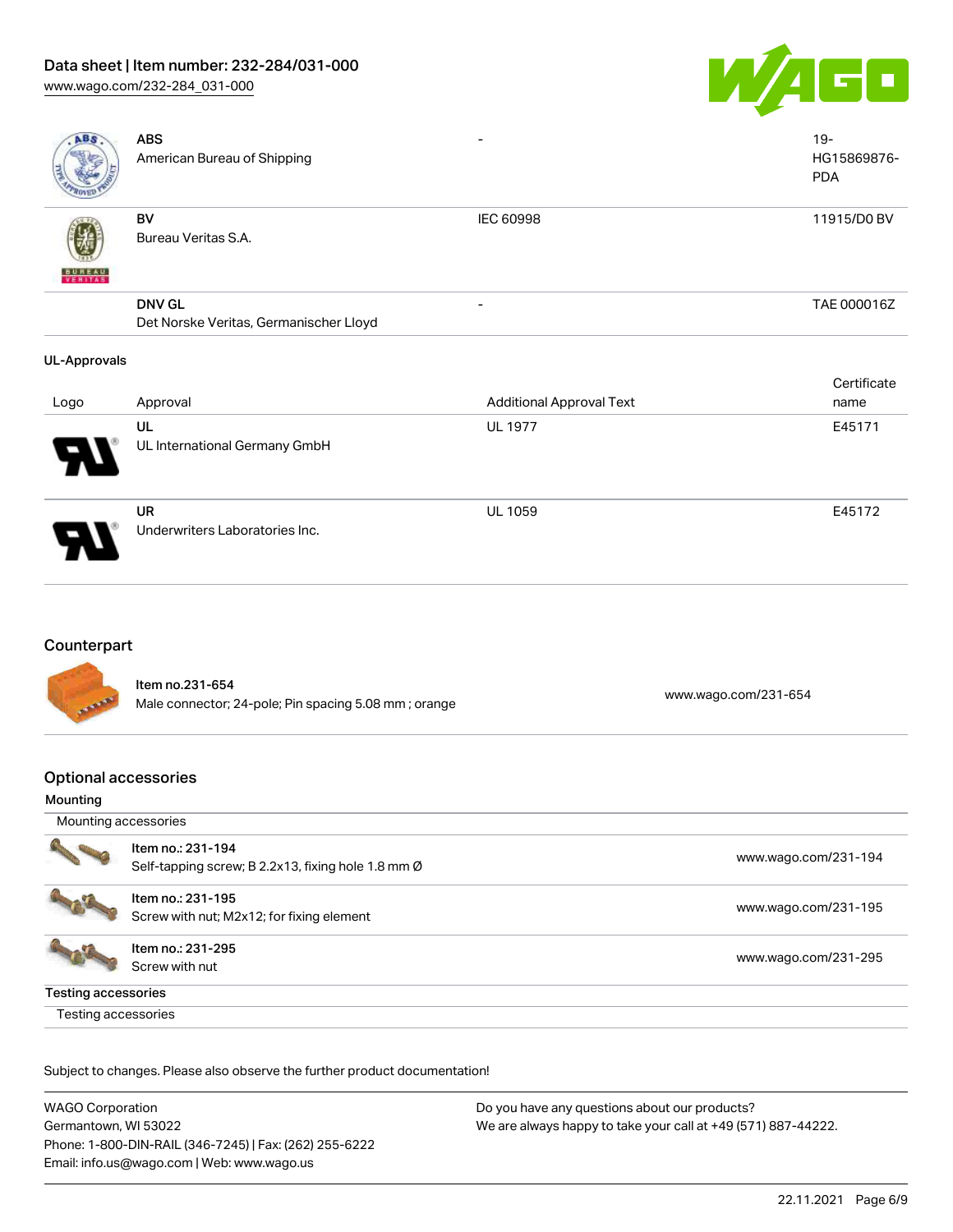



Item no.: 210-136 Test plug; 2 mm Ø; with 500 mm cable

| www.wago.com/210-136 |  |
|----------------------|--|
|----------------------|--|

|                                   | Item no.: 231-661<br>Test plugs for female connectors; for 5 mm and 5.08 mm pin spacing; 2,50 mm <sup>2</sup> ; light gray                                                                                     |            |               | www.wago.com/231-661 |
|-----------------------------------|----------------------------------------------------------------------------------------------------------------------------------------------------------------------------------------------------------------|------------|---------------|----------------------|
| <b>Downloads</b><br>Documentation |                                                                                                                                                                                                                |            |               |                      |
| <b>Additional Information</b>     | Technical explanations                                                                                                                                                                                         | 2019 Apr 3 | pdf<br>2.0 MB | Download             |
| <b>CAD files</b>                  |                                                                                                                                                                                                                |            |               |                      |
| <b>PCB Design</b>                 |                                                                                                                                                                                                                |            |               |                      |
|                                   | Symbol and Footprint 232-284/031-000<br>CAx data for your PCB design, consisting of "schematic symbols and PCB footprints",<br>allow easy integration of the WAGO component into your development environment. |            | URL           | Download             |
| Supported formats:                |                                                                                                                                                                                                                |            |               |                      |
| H                                 | Accel EDA 14 & 15                                                                                                                                                                                              |            |               |                      |
|                                   | Altium 6 to current version                                                                                                                                                                                    |            |               |                      |
| ш                                 | Cadence Allegro                                                                                                                                                                                                |            |               |                      |
| ш                                 | DesignSpark                                                                                                                                                                                                    |            |               |                      |
|                                   | Eagle Libraries                                                                                                                                                                                                |            |               |                      |
| KiCad                             |                                                                                                                                                                                                                |            |               |                      |
|                                   | <b>Mentor Graphics BoardStation</b>                                                                                                                                                                            |            |               |                      |
|                                   | Mentor Graphics Design Architect                                                                                                                                                                               |            |               |                      |
|                                   | Mentor Graphics Design Expedition 99 and 2000                                                                                                                                                                  |            |               |                      |
| П                                 | OrCAD 9.X PCB and Capture                                                                                                                                                                                      |            |               |                      |
| Ш                                 | PADS PowerPCB 3, 3.5, 4.X, and 5.X                                                                                                                                                                             |            |               |                      |
|                                   | PADS PowerPCB and PowerLogic 3.0                                                                                                                                                                               |            |               |                      |
| п                                 | PCAD 2000, 2001, 2002, 2004, and 2006                                                                                                                                                                          |            |               |                      |
|                                   | Pulsonix 8.5 or newer                                                                                                                                                                                          |            |               |                      |
| П<br><b>STL</b>                   |                                                                                                                                                                                                                |            |               |                      |
|                                   | 3D STEP                                                                                                                                                                                                        |            |               |                      |
| ш                                 | TARGET 3001!                                                                                                                                                                                                   |            |               |                      |
|                                   | Subject to changes. Please also observe the further product documentation!                                                                                                                                     |            |               |                      |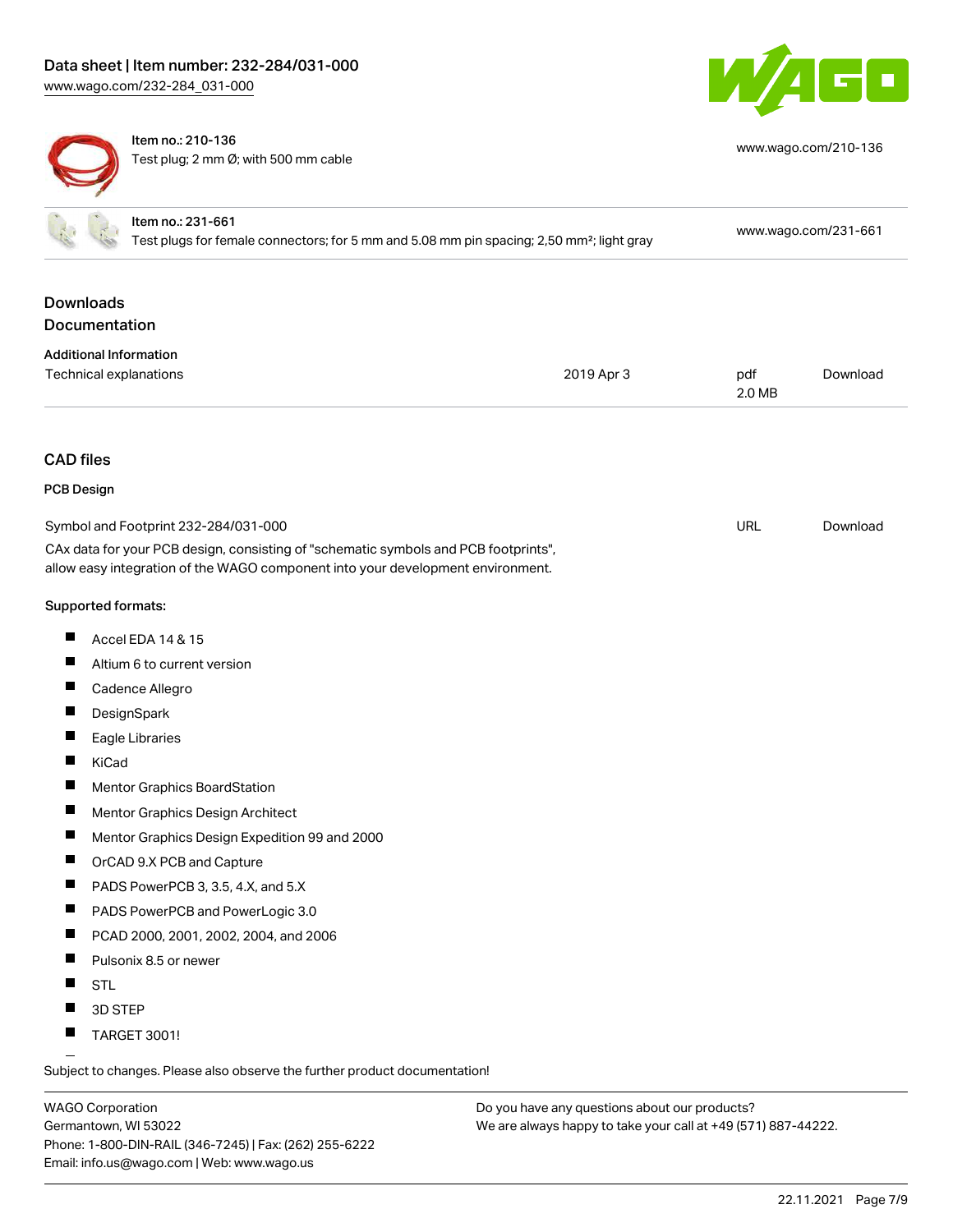

- $\blacksquare$ View Logic ViewDraw
- $\blacksquare$ Quadcept
- $\blacksquare$ Zuken CadStar 3 and 4
- $\blacksquare$ Zuken CR-5000 and CR-8000

PCB Component Libraries (EDA), PCB CAD Library Ultra Librarian

| CAD data                                                                                                     |            |          |
|--------------------------------------------------------------------------------------------------------------|------------|----------|
| 2D/3D Models 232-284/031-000                                                                                 | URL        | Download |
| <b>CAE</b> data                                                                                              |            |          |
| ZUKEN Portal 232-284/031-000                                                                                 | <b>URL</b> | Download |
|                                                                                                              |            |          |
| <b>Environmental Product Compliance</b>                                                                      |            |          |
| <b>Compliance Search</b>                                                                                     |            |          |
| Environmental Product Compliance 232-284/031-000                                                             | <b>URL</b> | Download |
| THT female header; angled; Pin spacing 5.08 mm; 24-pole; clamping collar; 0.6 x 1.0<br>mm solder pin; orange |            |          |

#### Installation Notes

#### Application

The innovative flange design provides standard panel mounting options or various through-panel mounting configurations. Depending on the type of application and flange, female headers can be used either for through-panel or flush mounted applications.

Subject to changes. Please also observe the further product documentation! Product family

WAGO Corporation Germantown, WI 53022 Phone: 1-800-DIN-RAIL (346-7245) | Fax: (262) 255-6222 Email: info.us@wago.com | Web: www.wago.us